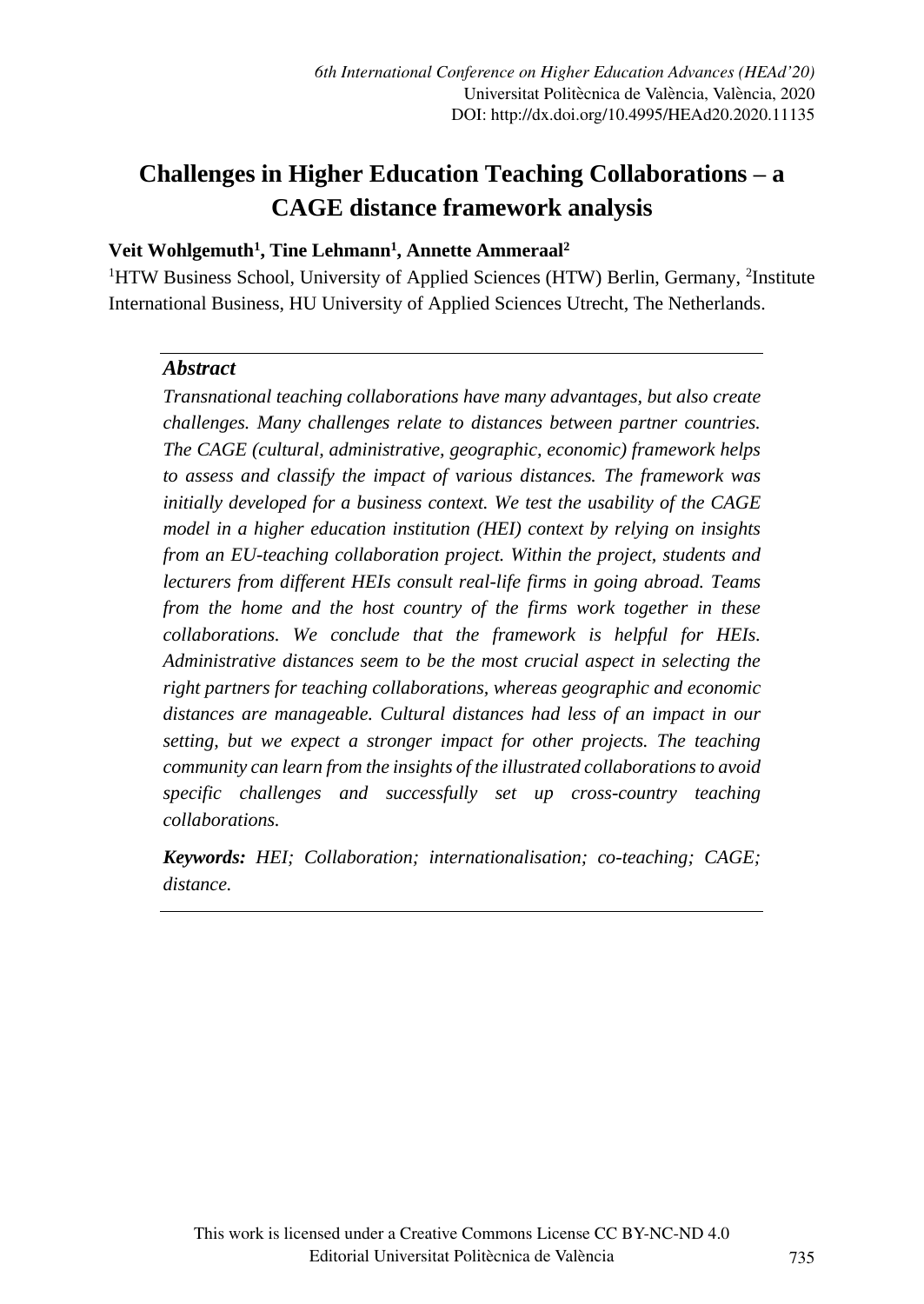## **1. Introduction**

The benefits of transnational teaching collaborations at higher education institutions (HEI) are well known. Students develop their intercultural skills, practice their foreign languages, and learn to interact in global settings (Altbach & Knight, 2007). They also develop their ability to contribute to innovation creating processes through individual, inter-personal, and networking skills (Saulich & Lehmann, 2017). These abilities increase their employability and have an indirect positive effect on future employers (Kinash, et al. 2016). The internationalisation of teaching activities is also beneficial for the teaching staff. Besides the learning opportunities that also applies to students, lecturers can develop their networks, tap complementary knowledge, and get inspired through the exposure to different teaching methods across countries (Wohlgemuth, Saulich, & Lehmann, 2019).

Although, the benefits of transnational teaching collaborations are well established, we rarely see them in practice or only in rudimentary forms. "Traditional approaches such as mobilities are a start, but do not go far enough, in that they have a limited audience and little institutional impact" (Nilsson, 2000, p.40). A potential reason might be the challenges that are related to the internationalisation process. Distances between countries can complicate relationships. To classify and address those challenges, Ghemawat (2001, 2007) developed the CAGE framework and postulated that the decisive distances are cultural (C), administrative (A), geographic (G), and economic (E). We therefore ask: *Which CAGE Factors are the most relevant when establishing HEI teaching collaborations?* To answer our research question, we rely on insights of the EU-funded transnational collaboration project INTENSE (INTernational ENtrepreneurship Skills Europe).

We briefly introduce the INTENSE project in section two, before we detail on the CAGE framework and its influences on our HEI collaboration in section three. Section four concludes. We provide the following contributions: First, the CAGE framework was developed for a business setting. We test the usability of the CAGE framework, in an academic setting. Second, we illustrate how to select partner countries for successful international collaborations, based on the CAGE model, by describing challenges that occurred in the INTENSE project. We can show, based on our case, that administrative distance seems to play the largest role in international HEI collaborations, This might create an awareness and other cross-country collaboration projects can learn to avoid them.

## **2. The INTENSE Teaching Collaboration**

The aim of INTENSE (intense.efos.hr) is to develop and implement a cross-country teaching module (15 ECTS) in the field of international management. After completing the module, students should be able to guide small and medium-sized enterprises (SMEs) through the process of going abroad in the form of a transnational consultancy project.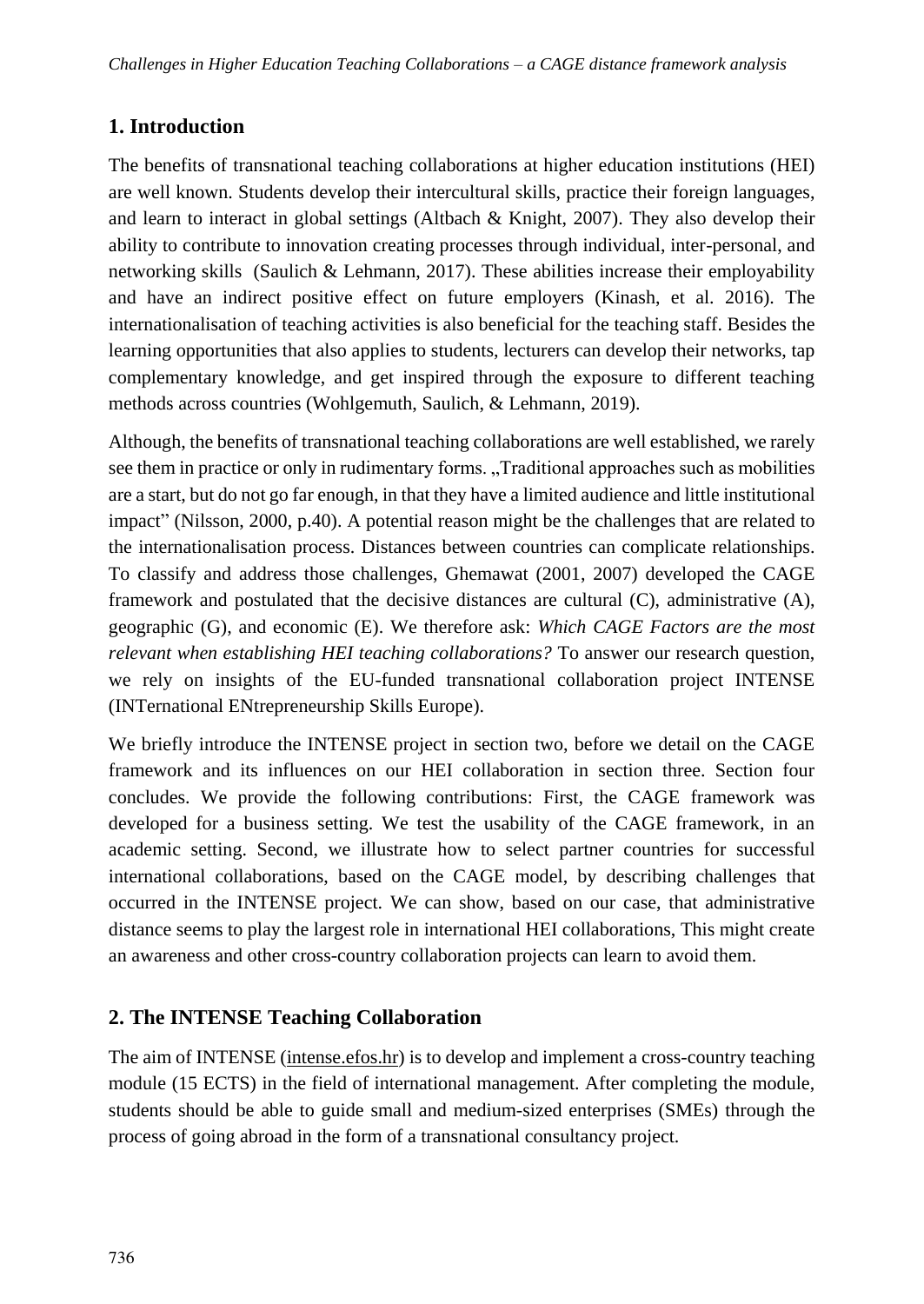In joint workshops that involved five partner HEIs from different EU countries (Belgium, Croatia, Finland, Germany, and the Netherlands) the content structure and teaching methods were developed. Each institute contributed to developing teaching material that corresponded to its specific field of expertise. Overall, the implementation of the module (September 2016- August 2019) involved staff trainings, development of teaching materials, pilot runs in every HEI, revisions based on lecturer feedback, and the final implementation.

The module is taught in parallel at all HEIs that participate. Some components are taught in regular national setting, with standardised content across countries. However, the capstone of the module is a real-life transnational consultancy project that requires cross-country coteaching. Figure 1 illustrates the general idea of the cooperation.



*Figure 1. Transnational Student Consultancy. Source: Adapted from Lehmann, Saulich and Wohlgemuth (2018)*

The transnational student consultancy has been explained in Lehmann et al. (2018) and Ammeraal (2019). Basically, student team A in Germany consults the German SME A, who wants to internationalise to the Netherlands. The Dutch student team B supports team A with relevant knowledge of the Dutch market. At the same time, team A provides specific German market information to team C from Finland (Lehmann et al., 2018; Ammeraal, 2019).

In addition to development of the module and its contents, this system of providing and receiving support to and from other student teams at different HEIs is the core collaboration component. The HEIs and the involved lecturers need to constantly work together to make this system work. This continuous interaction and preparation involves several challenges.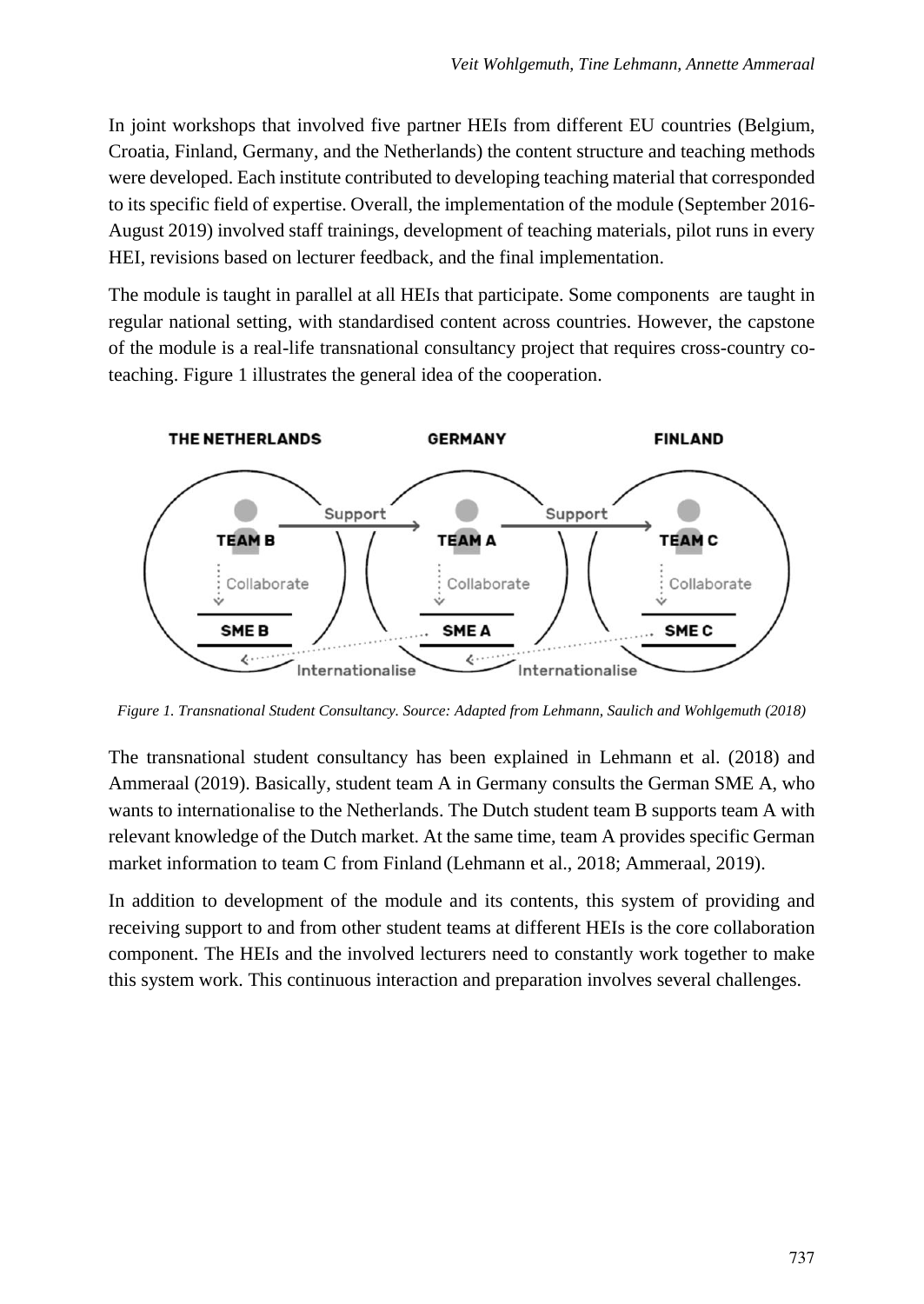# **3. Challenges in Implementing the Collaboration**

## *3.1. The CAGE Framework*

The Uppsala-model of internationalisation (Johanson & Vahlne, 1977) postulates that it is easier to engage in host countries that are proximate to the home country. Ghemawat (2001, 2007) developed this further by specifying proximity. He developed the CAGE-framework to identify and assess the impact of cultural, administrative, geographic, and economic distances between countries on internationalisation endeavours. Some distances have stronger impact, depending on the industry and type of internationalisation (Beugelsdijk et al., 2018). The framework should help managers to decide which country to expand to. While the framework was developed for a business context, it might also be useful to assess the likelihood of successful HEI collaborations between countries. Thomas and Ghemawat (2008) use the CAGE-framework to analyse potentials to include globalisation in curricular, but do not discuss HEI collaborations. We assess the impact of the distances on the INTENSE project below.

### *3.2. Cultural Distance*

Attributes that create cultural distance are different languages, different ethnicities, religions social networks, and social norms (Ghemawat, 2001, 2007). These create different interpretations on how to structure relationships.

Within the INTENSE project, cultural distances did not have such a strong impact on the collaborations. This has different reasons. First, students and staff specialise in the field of international management, that directly addresses these challenges and thus, probably prevented some. Furthermore, all participants are fluent in the transfer language English.

This does not mean that we did not have cultural conflicts. We did encounter the standard intercultural challenges such as miscommunication and different approaches to schedules and deadlines (Hall, 1989). A further cultural distance we could identify, was the general connection between HEIs and SMEs. In some countries, strong ties between HEIs and the business community are the norm. Other countries struggled to convince SMEs of the fruitful relationship as lecturers had little experience with working in a real-life consultancy project.

However, we felt that the overall impact of cultural distances was smaller than expected, given the international management literature (Taras, Steel & Kirkman, 2010).

### *3.3. Administrative Distance*

Reasons for administrative distances are the absence of colonial ties, the absence of shared monetary or political associations, political hostility, and institutional weakness (Ghemawat, 2001, 2007). Since all countries of INTENSE are EU-members, we initially assumed that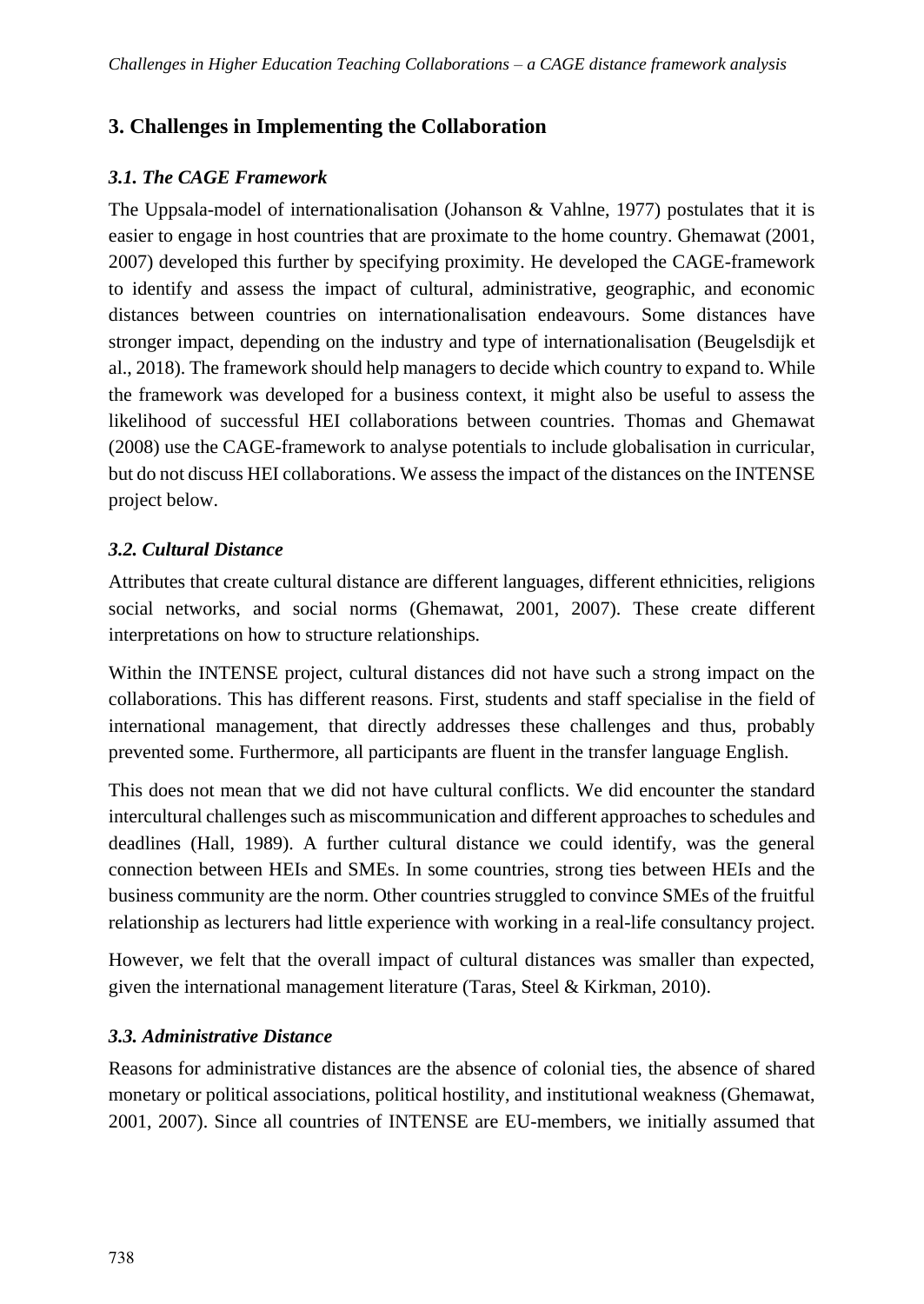administrative distances will not be a decisive factor. However, this seems to be the most crucial distance that should be considered before setting up relations.

Like teachers before (Minett-Smith & Davis, 2019) we realised that intrinsic motivation and like-mindedness of the faculty is not found everywhere. Some lecturers minimised collaboration as it was perceived as too time demanding and difficult. We attribute this mainly to administrative distances, as incentives for lecturer to participate in cross-country collaborations varied. Some lecturers did not receive any time- or financial compensation.

Furthermore, academic calendars and course requirements across universities varied greatly, which made the scheduling of work phases and team meetings difficult. Another challenge was steering the enrolment for the consultancy project. In Germany for instance, lecturers did not know how many students would participate in the course and what their background knowledge was until the first class meeting. Furthermore, students were entitled to disenroll from the course throughout the first three weeks of the course, which is difficult a for reallife consultancy project. In the Netherlands, the project was also open to incoming exchange students meaning that e.g. an Irish student was working on the project and had to interview Dutch wholesalers. For students not speaking the native language this was quite a challenge.

Although, the European credit transfer system (ECTS) aims to ensure a comparable workload for students, the workload expectations differed substantially across countries. Resolving those situations early on and discussing the progress of both teams and the quality of their work regularly is crucial to avoid misunderstandings (Wohlgemuth et al., 2019).

Administrative distances seem to be the most crucial challenge in setting up collaborations. Since the EU Bologna-process aims to harmonize higher education across the EU, we assume that this distance has an even stronger impact on collaborations between countries that are not part of a political or economic union.

### *3.4. Geographic Distance*

Geographic distance between countries is assumed with a lack of a common border, physical remoteness, as well as weak transportation and communication links. Particularly with the need to communicate often this distance becomes important (Ghemawat, 2001).

Three partners had a rather low distance with joint borders, whereas two partners had a larger geographic distance. Hence, the distances between countries of the INTENSE project did not allow for much face-to-face communication, due to cost reasons and environmental concerns that result from traveling. Therefore, cross-country team communication relied mainly on virtual tools. Various channels, such as e-mails, text messenger services, video-conferencing, phones, file sharing services etc. were used. No specific medium is superior in all cases, but the diversity creates additional value (Tenzer & Pudelko, 2016). Nevertheless, we tried to ensure regular face-to-face meetings at least twice per year during 2-3 days project meetings.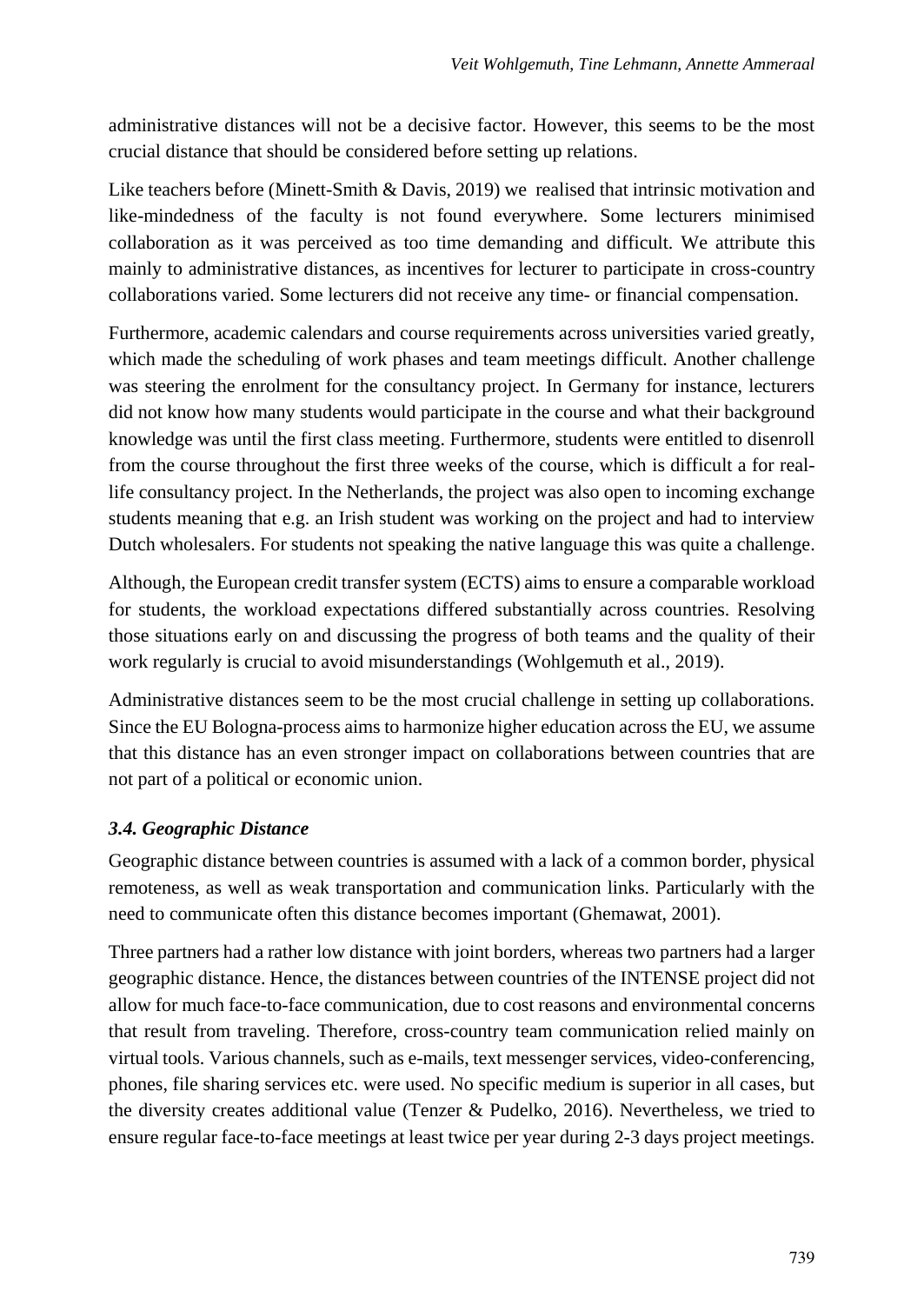Our experiences show that a combination of virtual communication and face-to-face contact is beneficial. Less distance would allow for more personal contact, which would be better. However, while virtual communication is not perfect, it was sufficient for our purposes. Therefore, we conclude that geographic proximity is beneficial, but not crucial in this setting.

#### *3.5. Economic Distance*

Economic distance between countries refers to differences in consumer income as well as differences in the costs and quality of inputs and infrastructure. This distance is the most important attribute for most businesses (Ghemawat, 2001). However, for HEI collaborations, it seems to have less influence.

The partner countries of INTENSE are all EU members. Therefore, the distances are not too high. The partner country with the lowest per capita GDP and the highest economic distance to other project partners is Croatia (Miloloža, 2015). Accordingly, the financial compensation for participation in the project was also the lowest in absolute  $(\epsilon)$  values. While the EUfunding intends to create comparable relative compensation (based on the countries income levels), this sometimes creates some frustration for the involved lecturers.

We could observe that the SMEs we consulted were usually interested in entering the economically and geographically largest market (Germany). This created some imbalance between outgoing and incoming firms from and to Germany. As Figure 1 illustrates, a balance is very desirable for the project. Interestingly, it seems that SMEs do not chose their target country based on the economic distance between home and host country as suggested by Ghemawat (2001), but by the economic strength of the host country.

Otherwise, the HEI collaboration was less affected by economic distances. However, the INTENSE HEIs are all state-owned non-profit organisations and are not exposed to the same market mechanisms as businesses or profit-oriented private HEIs,.

### **4. Conclusion**

The CAGE framework was developed for a business context. We contributed by testing its usability in a HEI context. Ghemawat (2001) suggests that the distances are not equally important for all industries. We conclude that economic distance is not that important for state-owned non-profit HEIs. However, it might the decisive for profit-oriented HEIs.

Our second contribution is an illustration of criteria that help to select partner countries for successful international collaborations based on the CAGE model. We considered administrative distances to be the most crucial aspect to look for. Particularly harmonised academic calendars, harmonised workload expectations, and student selection criteria played a role in our setting. The international management literature suggests that cultural distances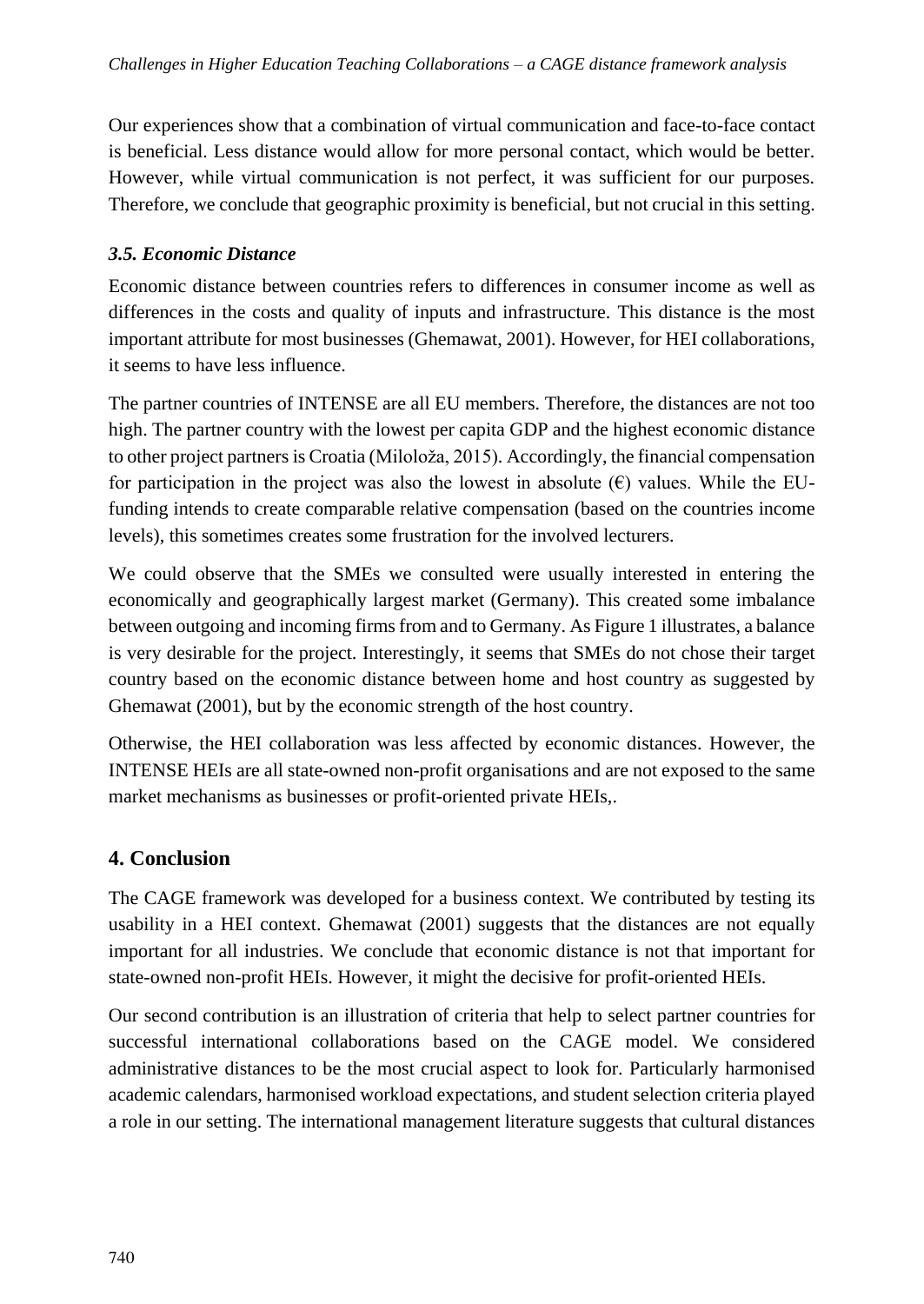create a lot of frustration (Taras, Steel & Kirkman, 2010). Since all our involved lecturers and students are from that field of expertise and are well prepared to address them, we did not observe a lot of challenges that relate to international culture. However, we expect a stronger impact on lecturers and students that are not prepared in this regard. Geographic distance forced us to rely a lot on virtual collaboration. This is not ideal, but sufficient. Therefore, we consider geographic distance to be manageable in a HEI context. Table 1 summarizes our findings for our project of five state-owned HEIs within the EU.

| <b>CAGE Distance</b>       | <b>Challenges experienced in INTENSE</b>                                                                                                                     | <b>Potential mitigation strategies</b>                                                                       |
|----------------------------|--------------------------------------------------------------------------------------------------------------------------------------------------------------|--------------------------------------------------------------------------------------------------------------|
| Cultural distance          | $Miscommunication + different$<br>approaches to schedules<br>Differences in HEI-SME connections                                                              | Common language<br>Intercultural sensitivity training                                                        |
| Administrative<br>distance | Differing incentive structures for teachers<br>Varying academic calendars<br>Varying course requirements, workload<br>expectations and enrolment regulations | Teambuilding among lecturers<br>+ aligning incentives<br>Developing joint rules and<br>structures beforehand |
| Geographic<br>distance     | Limited possibilities for face-to-face<br>meetings                                                                                                           | Virtual collaboration (Based on<br>teambuilding among lecturers)                                             |
| Economic<br>distance       | Differences in financial compensation for<br>participation                                                                                                   | Align incentives                                                                                             |

#### **Table 1. Summarizing CAGE distances in the INTENSE project.**

With the help of the CAGE framework, we describe challenges that occurred in the INTENSE project. Many of them are probably not idiosyncratic to the INTENSE project and will occur in a similar way in other projects. They can learn from us and avoid these challenges, e.g. through a CAGE framework-based partner selection.

Additionally, while this paper discussed many challenges that come with cross-country collaborations, none of the challenges we faced is that severe that it should stop us from engaging in collaborations. We were able to master all of them and hope to motivate the community to engage in future transnational HEI collaborations.

### **References**

Altbach, P. G., & Knight, J. (2007). The Internationalization of Higher Education: Motivations and Realities. *Journal of Studies in International Education, 11*(3-4): 290– 305. doi: 10.1177/1028315307303542.